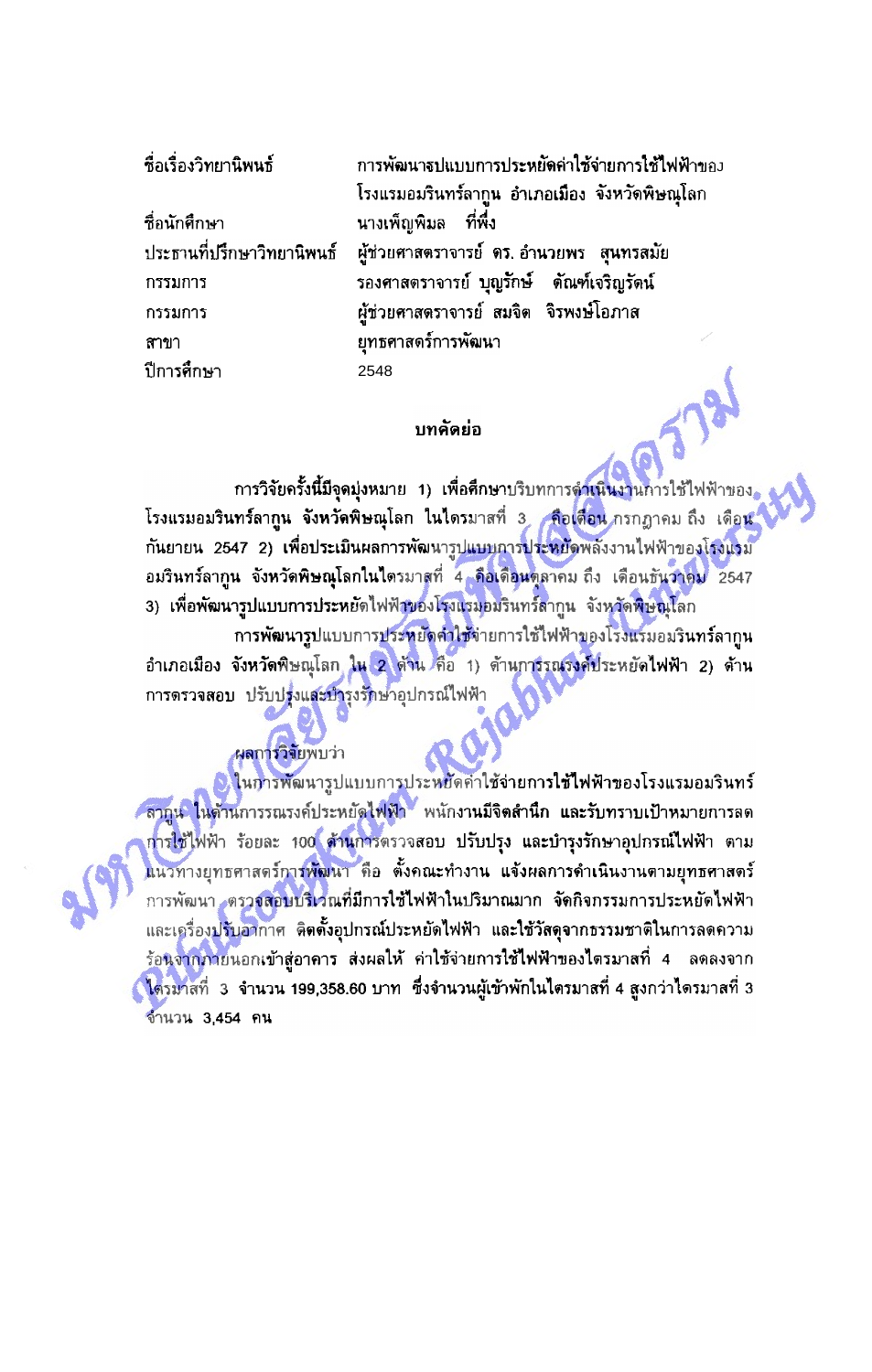THE DEVELOPMENT OF A PLAN FOR REDUCING ELECTRICITY **UNIT** COSTS AT AMARIN LAGOON HOTEL, PHITSANULOKE

| Author   | Mrs. Penpimol Teephung                           |  |
|----------|--------------------------------------------------|--|
| Advisors | Assistant Professor Dr. Amnuayporn Soontornsamai |  |
|          | Associate Professor Boonrak Tancharoenrat        |  |
|          | Assistant Professor Somjit Jirapongopas          |  |
| Field    | Development Strategy                             |  |
| Year     | 2005                                             |  |

## **ABSTRACT**

**THE PURPOSES OF this study were : 1)** To investigate using electricity in third quarter from July to September 2004. 2) To evaluate reducing electricity plan of Amarinlagoon Hotel in fourth quarter during October to December 2004 and 3) To reform reducing electricity campaign in Amarinlagoon Hotel.

The reducing electrical using reform were : 1) campaigning how to saving electricity. 2) Examining and maintaining electrical equipments in good conditions. The results found that :

Reforming saving electricity in Amarinlagoon Hotel led to the 100 percents hotel officials awareness in electricity. Saving electricity processes were campaigned by setting up examining committee to control electricity using points and air-condition points. Natural materials were used **to reduce** heat from outside. These activities were able to reduce using electricity **199,358.60** baht and able to increase 3454 guests in quarter **four**  compared to quarter three.